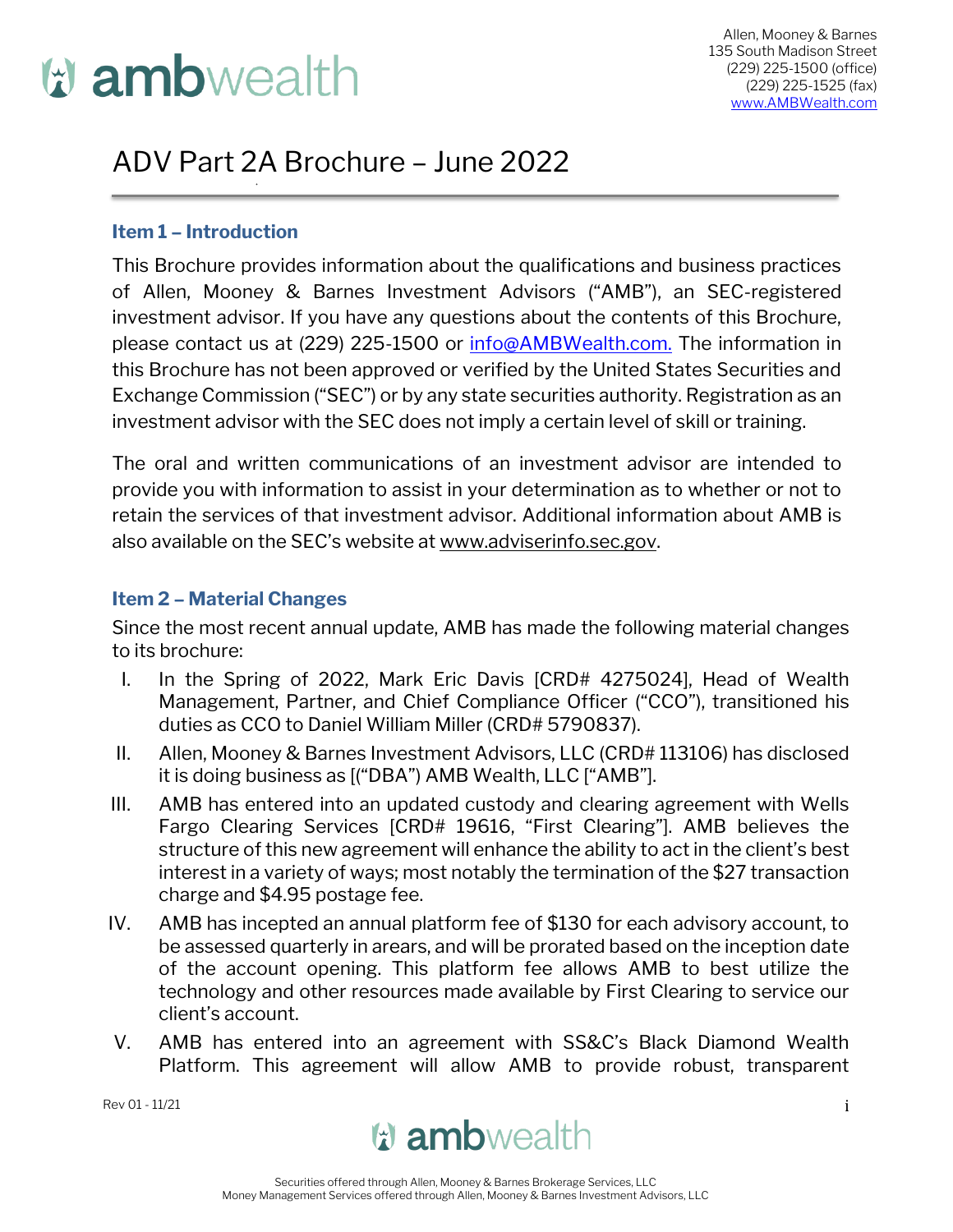investment tools that mirror the technology used in everyday life. In addition to this, the platform allows AMB to offer performance reporting, rebalancing, enhanced billing functionality and efficiency, client portals with mobile access, and integrations with other complementary solutions.

Currently, our Brochure may be requested by contacting Daniel Miller, Chief Compliance Officer, at (229) 225-1500 or via email at [danny.miller@ambwealth.com.](mailto:danny.miller@ambwealth.com)  Our Brochure is also available free of charge on our web site, [www.AMBWealth.com.](http://www.ambwealth.com/)

Additional information about us and about our investment adviser representatives ("IARs") is also available via the SEC's website at[www.adviserinfo.sec.gov.](http://www.adviserinfo.sec.gov/)

Information about your IAR may be found in the IAR's supplement to our Brochure.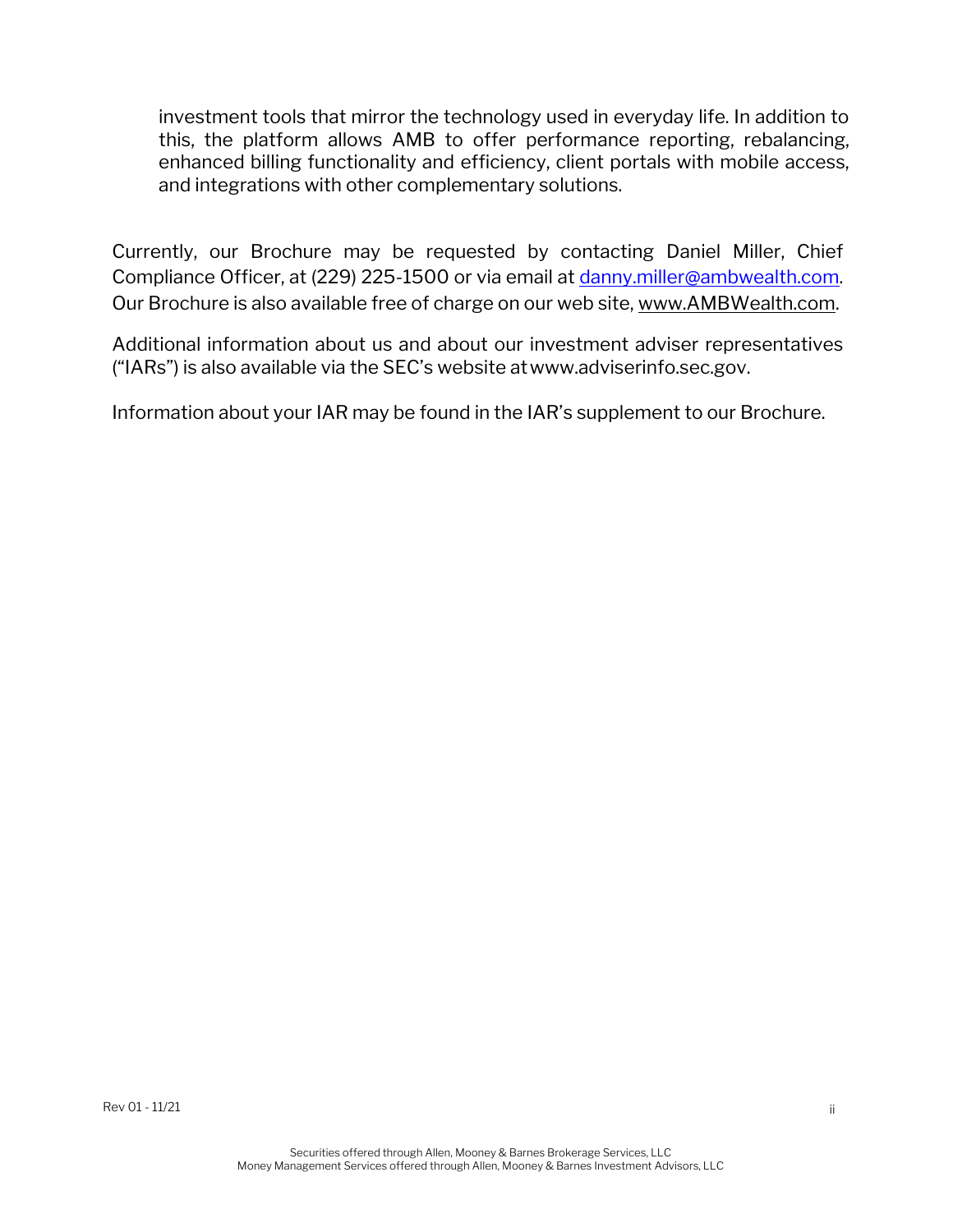# <span id="page-2-0"></span>**Item 3 - Table of Contents**

| Item 8 - Methods of Analysis, Investment Strategies and Risk of Loss 4                 |  |
|----------------------------------------------------------------------------------------|--|
|                                                                                        |  |
|                                                                                        |  |
| Item 11 - Code of Ethics Participation or Interest in Client Transactions and Personal |  |
|                                                                                        |  |
|                                                                                        |  |
|                                                                                        |  |
|                                                                                        |  |
|                                                                                        |  |
|                                                                                        |  |
|                                                                                        |  |
|                                                                                        |  |

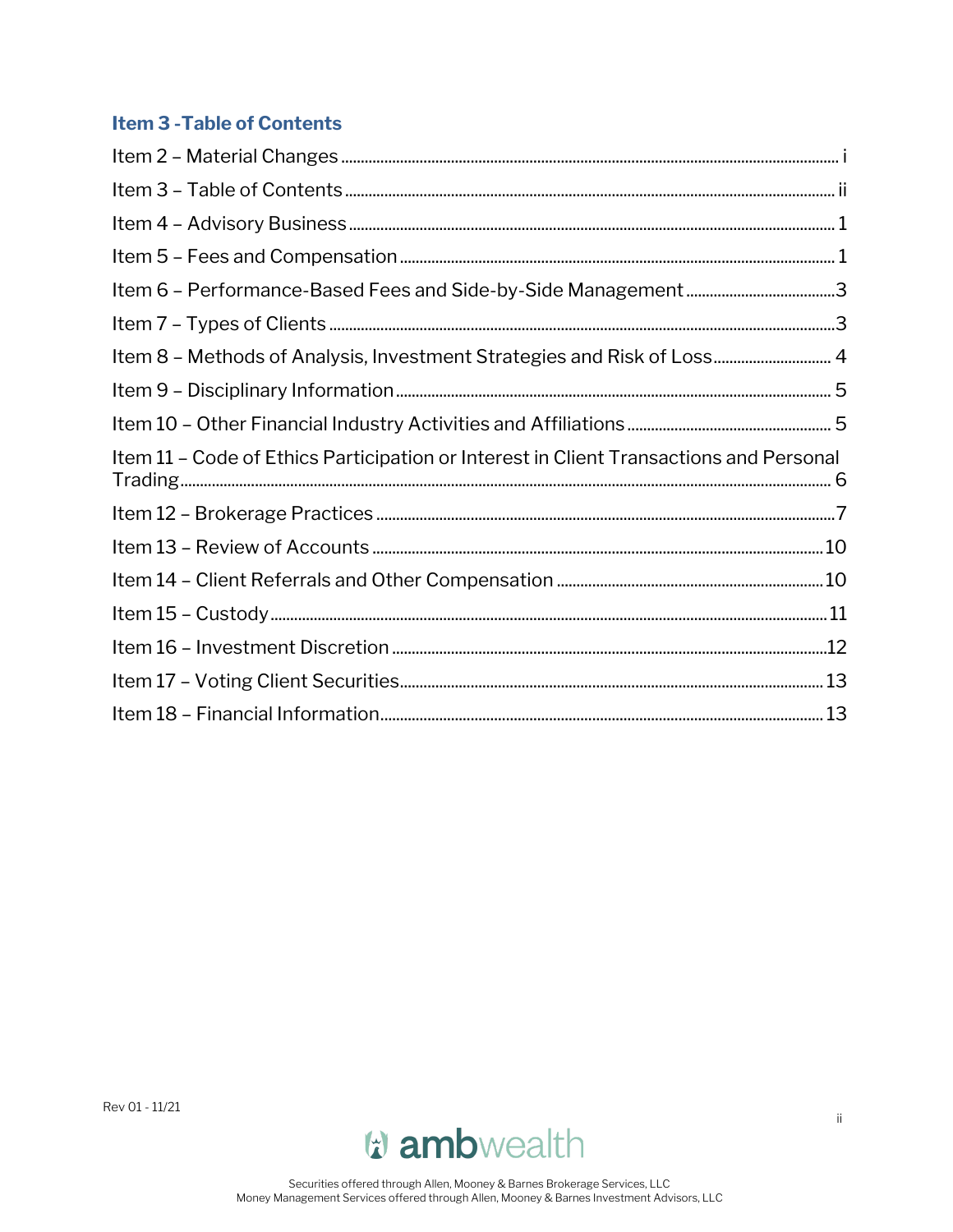#### <span id="page-3-0"></span>**Item 4 – Advisory Business**

AMB was established in June 2001, originally as Allen & Mooney Investments, LLC. AMB is wholly owned by FAIM Investments, LLC. The principal owners of FAIM Investments, LLC are M.H. Allen, Jr., and Vernon Queen, LLC. Mr. Gordon Maneris our Chief Executive Officer. Vernon Queen, LLC is wholly owned by Gordon Maner. Mr. Maner is actively involved in the management of AMB.

In addition to AMB, FAIM Investments, LLC owns our two affiliated companies, Allen, Mooney & Barnes Brokerage Services, LLC ("AMBBS," which is a registered broker/dealer), member FINRA/SIPC, and AMB Professional Services, LLC (which provides accounting and other related financial services). Mr. Allen and Maner are both Managing Partners of AMBBS.

Daniel Miller is designated as AMB's Chief Compliance Officer.

AMB provides investment advisory and management services to a wide range of individual and institutional clients. Client investment accounts are managed either individually or under one or more model portfolios we have created and maintain. Each client's investment accounts are managed based on their individual investment objectives, risk tolerances, and investment time horizon.

As of December 31, 2021, the total investment assets we managed amounted to \$679,891,292. Of this total amount, \$679,891,292 was managed by AMB on a discretionary basis.

All transactions for client accounts are processed through AMBBS. AMBBS directs securities execution of those transactions through First Clearing (the trade name for Wells Fargo Clearing Services, LLC). First Clearing functions as our primary independent, qualified custodian, holding the majority of investment assets for our clients. In certain instances, clients may augment their investment portfolios by establishing accounts with various banks to purchase certificates of deposit or money market instruments. Each bank will serve as the custodian for the client assets it holds.

#### <span id="page-3-1"></span>**Item 5 – Fees and Compensation**

The fees we charge for the investment advisory and management services we provide are typically determined as a percentage of the market value of the investment assets we manage. Those fees are calculated and billed at the end of each calendar quarter and cover the services we have provided over that prior quarter. This is commonly referred to as billing "in arrears." Our fees are generally charged based on the following schedule:

Rev 01 - 11/21 Page 1 of 13

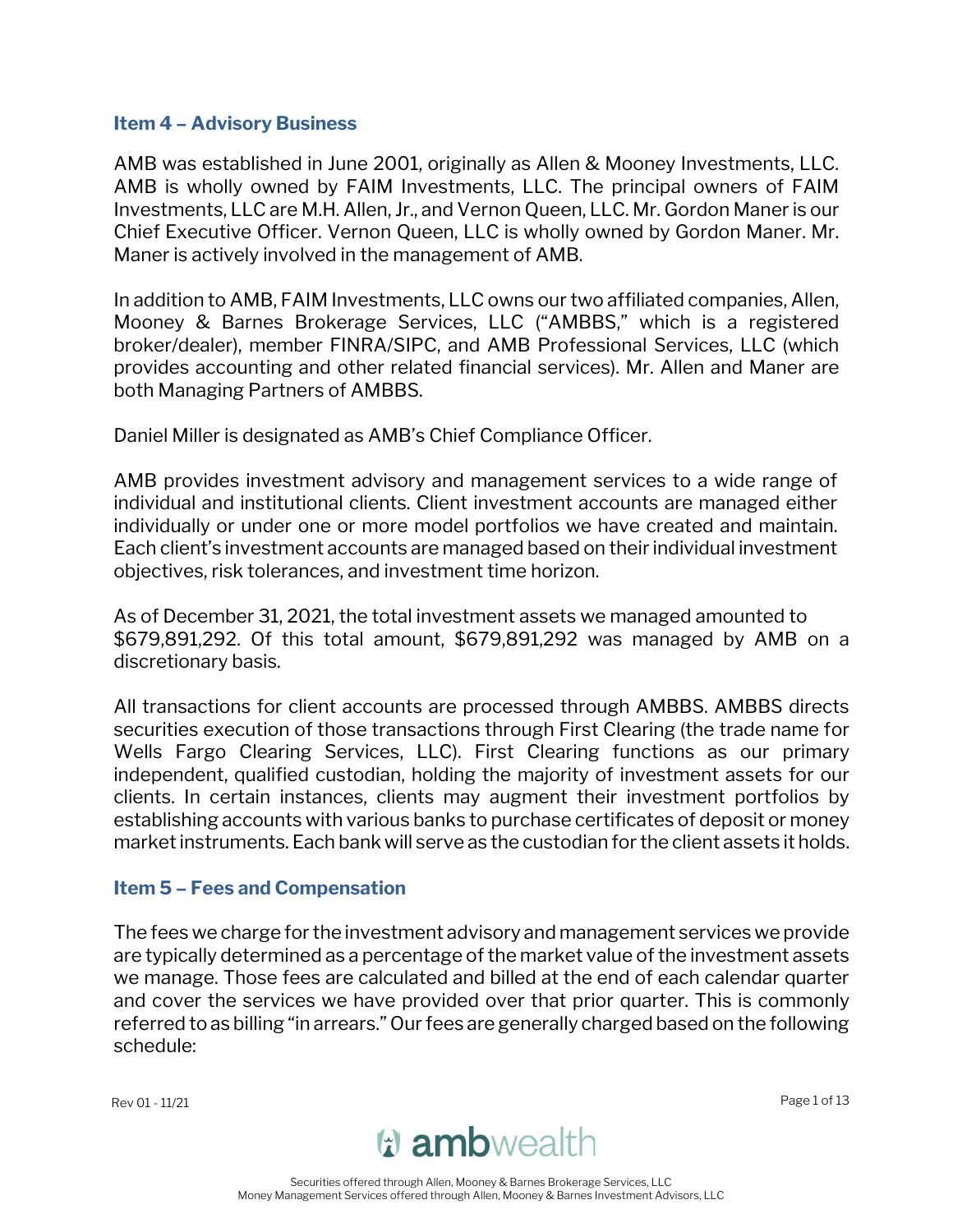|                           | <b>Annual Fee</b> |  |
|---------------------------|-------------------|--|
| <b>Assets</b>             | Percentage        |  |
| \$500,000 and below       | $2.0\% - 2.5\%$   |  |
| \$500,001 - \$1,000,000   | $1.0\% - 2.0\%$   |  |
| $$1,000,001 - $5,000,000$ | $.75\% - 1.5\%$   |  |
| \$5,000,001 and above     | $.50\% - 1.0\%$   |  |

Our fees are calculated based upon the net market value of the investment assets in each client's account as determined by First Clearing or the bank through which certificates of deposit or money market instruments are held. One-fourth of our fee is billed each calendar quarter. Thus, for example, a client whose annual advisory fee is 1% would be changed a fee of .25% of the value of his/her investment assets at the end of each calendar quarter.

The advisory fees we charge are not adjusted based on contributions or withdrawals made during the course of a calendar quarter. The fees charged on accounts opened or closed during a calendar quarter are prorated based on the number of days the account was open during the quarter.

We reserve the right to negotiate with individual clients the amount of the fees we charge. The fees to be charged will be set forth in the written *Investment Advisory Agreement* we execute with each client.

We generally require that clients give us written authorization to direct First Clearing to pay our investment advisory fees to us by withdrawing those fees from client accounts each quarter. This authorization is set forth in the *Investment Advisory Agreement* clients execute to retain our services. Clients may alternatively elect for us to send them an invoice each quarter for the fees we have charged. First Clearing provides each client with periodic account statements, no less than quarterly, that show the amount of the advisory fees paid to us. Because First Clearing does not verify the accuracy of our fee calculations, clients are strongly encouraged to review their account statements carefully including the fees we have charged.

Our advisory fees may be higher or lower than the fees charged by other investment advisers providing similar services.

Certain self-regulatory organizations (SROs) such as the Financial Industry Regulatory Authority (FINRA) charge a fee for all sell order transactions. These fees are applicable to all sell orders, regardless of the broker-dealer the transaction is occurring through.

Rev 01 - 11/21 Page 2 of 13

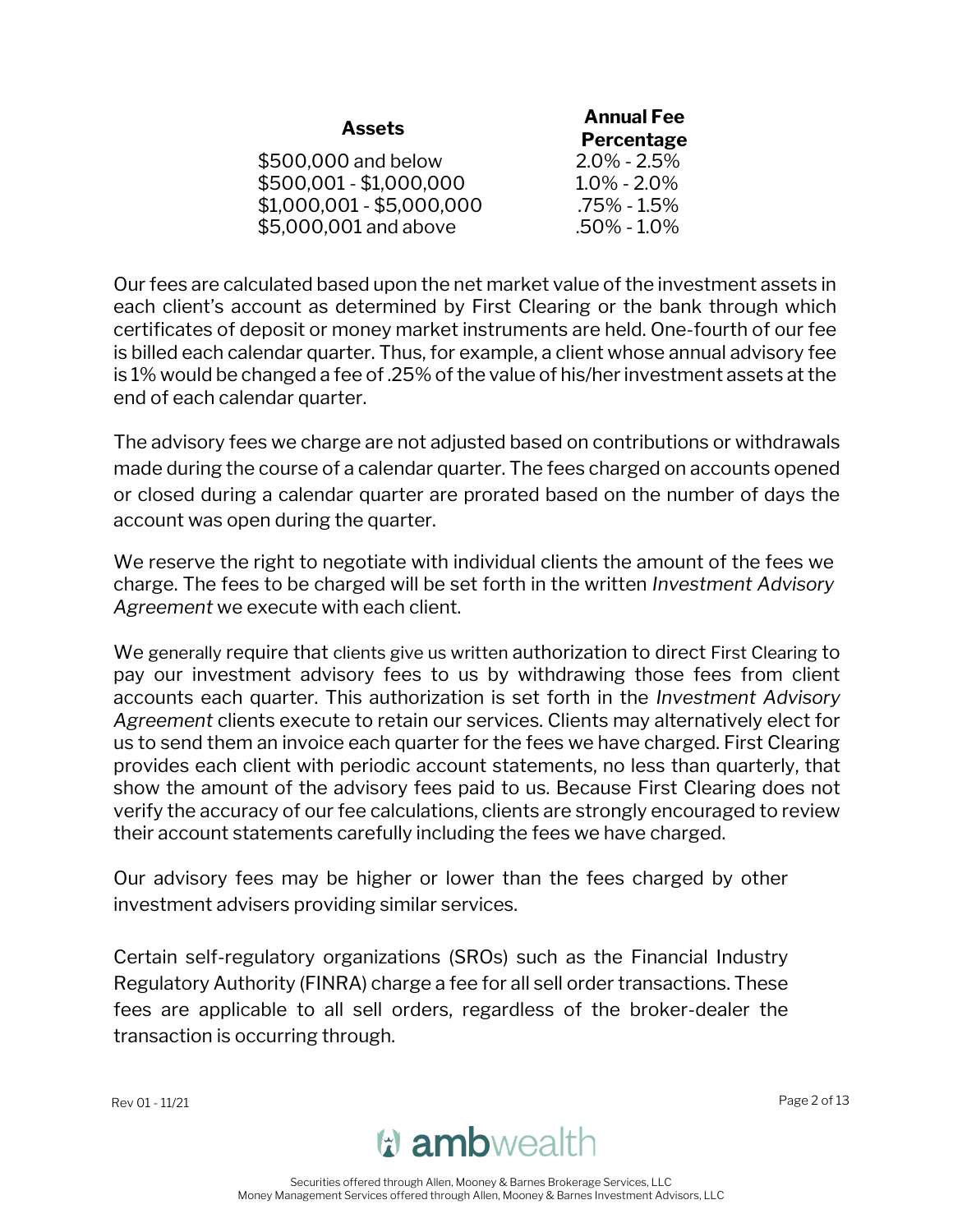FINRA is required to pay this fee to the Securities and Exchange Commission (SEC) by law. To generate the funds necessary to do so, FINRA passes the fee on to its members, and many of these members, including AMB, pass the fee on to clients. The fee is ultimately intended to cover the costs incurred by the government, including the SEC, for supervising and regulating the securities markets and securities professionals. The rate is subject to annual and mid-year adjustments.

As noted above, AMB effects all transactions for its client accounts through AMBBS, which then directs those transactions to First Clearing for execution. As our independent custodian, First Clearing executes all investment transactions for our client accounts, holds client investment assets, provides periodic values for those investments, and issues transaction confirmations and account statements. First Clearing may have certain fees it imposes associated with the custodial services it provides. All of those fees and charges must be paid by clients and are in addition to the advisory fees we charge.

AMB has incepted an annual platform fee of \$130 for each advisory account, to be assessed quarterly in arears, and will be prorated based on the inception date of the account opening. This platform fee allows AMB to best utilize the technology and other resources made available by First Clearing to service our client's accounts.

Mutual funds and exchange-traded funds also charge internal management fees which are disclosed in their respective prospectuses. Like the charges imposed by First Clearing, mutual fund fees and charges are exclusive of and in addition to AMB's fees. Neither AMB nor AMBBS receives any portion of those fees or charges.

#### <span id="page-5-0"></span>**Item 6 – Performance-Based Fees and Side-by-Side Management**

AMB does not have performance-based fees or utilize side-by-side management. Performance-based fee arrangements involve the payment of fees based on a share of capital gains or capital appreciation of a client's account. Side-by-side management refers to the practice of managing accounts that are charged performance-based fees while at the same time managing accounts that are not charged performancebased fees.

#### <span id="page-5-1"></span>**Item 7 – Types of Clients**

AMB provides portfolio management services to individuals, high net worth individuals, corporate pension and profit-sharing plans, charitable institutions, foundations, endowments, municipalities, trusts, and other U.S. institutions.

While AMB does not require a minimum investment amount in order to establish an

Rev 01 - 11/21 Page 3 of 13

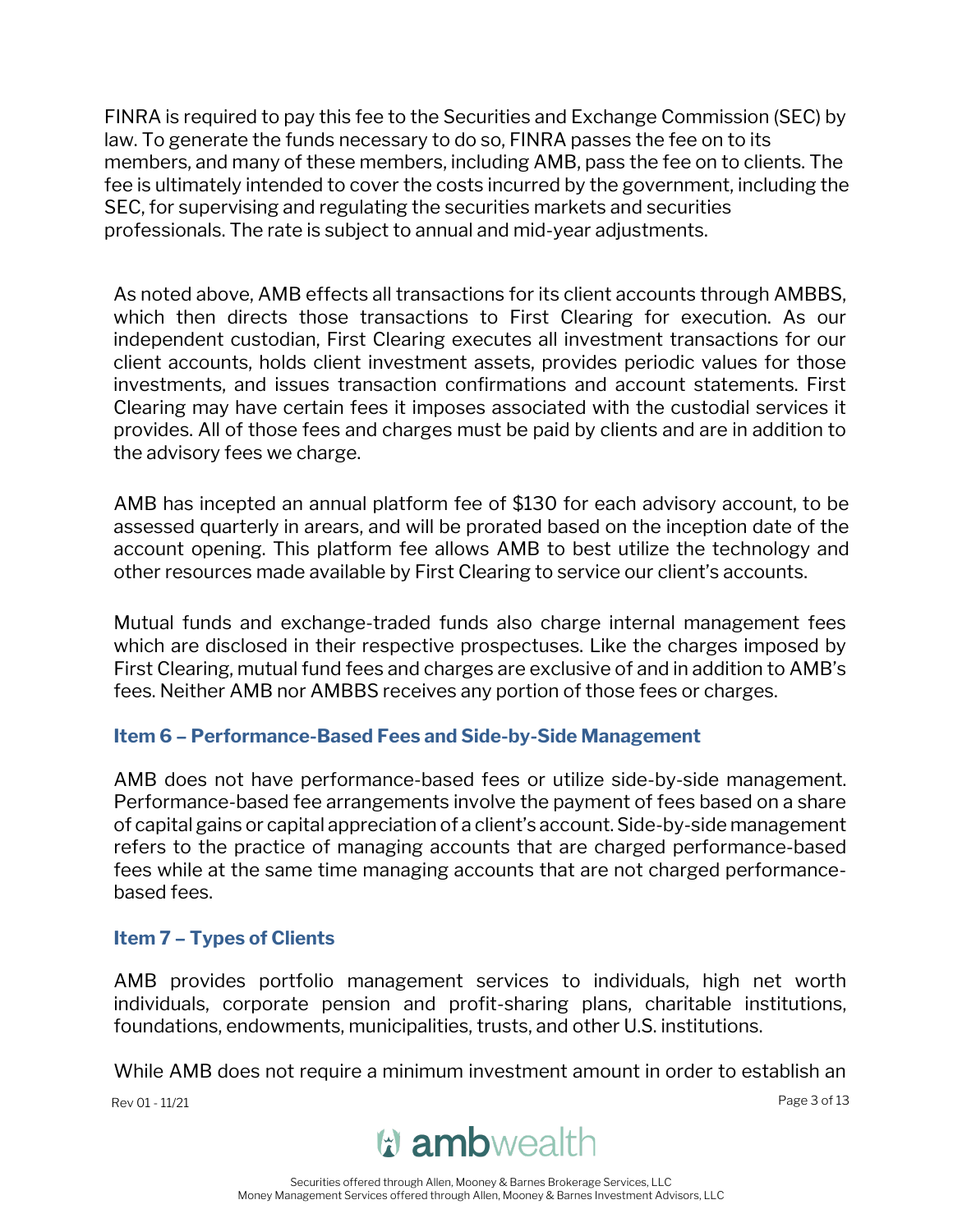account, we do reserve the right to not establish an account for a prospective client, particularly in those instances where it does not appear that the establishment of an account would be in the prospective client's best interests.

# <span id="page-6-0"></span>**Item 8 – Methods of Analysis, Investment Strategies and Risk of Loss**

AMB's Portfolio Management Committee ("PMC"), which is comprised of our Portfolio Manager/Analyst and representatives of our Sales and Compliance Departments, selects specific investments for client accounts through a combination of fundamental and technical methods of analysis.

Fundamental analysis is a method of evaluating a company that has issued securities by attempting to measure the value of its underlying assets. This entails studying overall economic and industry conditions as well as the financial condition and the quality of the company's management. Earnings, expenses, assets, and liabilities are all important in determining the value of a company. The value is then compared to the current price of the company's securities to determine whether to purchase, sell or hold those securities.

Technical analysis is a method of evaluating securities by analyzing statistics associated with market activity, such as past prices and trading volume. Technical analysts do not attempt to measure a security's intrinsic value, but instead use charts and other tools to identify patterns that can suggest future performance.

The main sources of information used by our PMC to formulate investment advice and manage assets includes financial publications, research materials prepared by others, corporate rating services, annual reports, prospectuses, filings with the SEC, company press releases and timing services.

AMB currently maintains six model portfolios:

- AMB Model Portfolio, which seeks capital appreciation and income with an emphasis on sector allocation;
- AMB Select Income Model Portfolio, which seeks capital appreciation and income by investing primarily in equity securities;
- AMB Select Growth Model Portfolio, which seeks capital appreciation through investments in large cap growth-orientedsecurities;
- AMB Growth and Income Model Portfolio, which seeks capital appreciation and income by investing primarily in equity securities;
- Core Equity Model Portfolio, which seeks long-term growth by investing in the securities of domestic companies that appear to offer superior opportunities for capital appreciation andincome;
- ETF Model Portfolio, which seeks capital appreciation and income through

Rev 01 - 11/21 Page 4 of 13

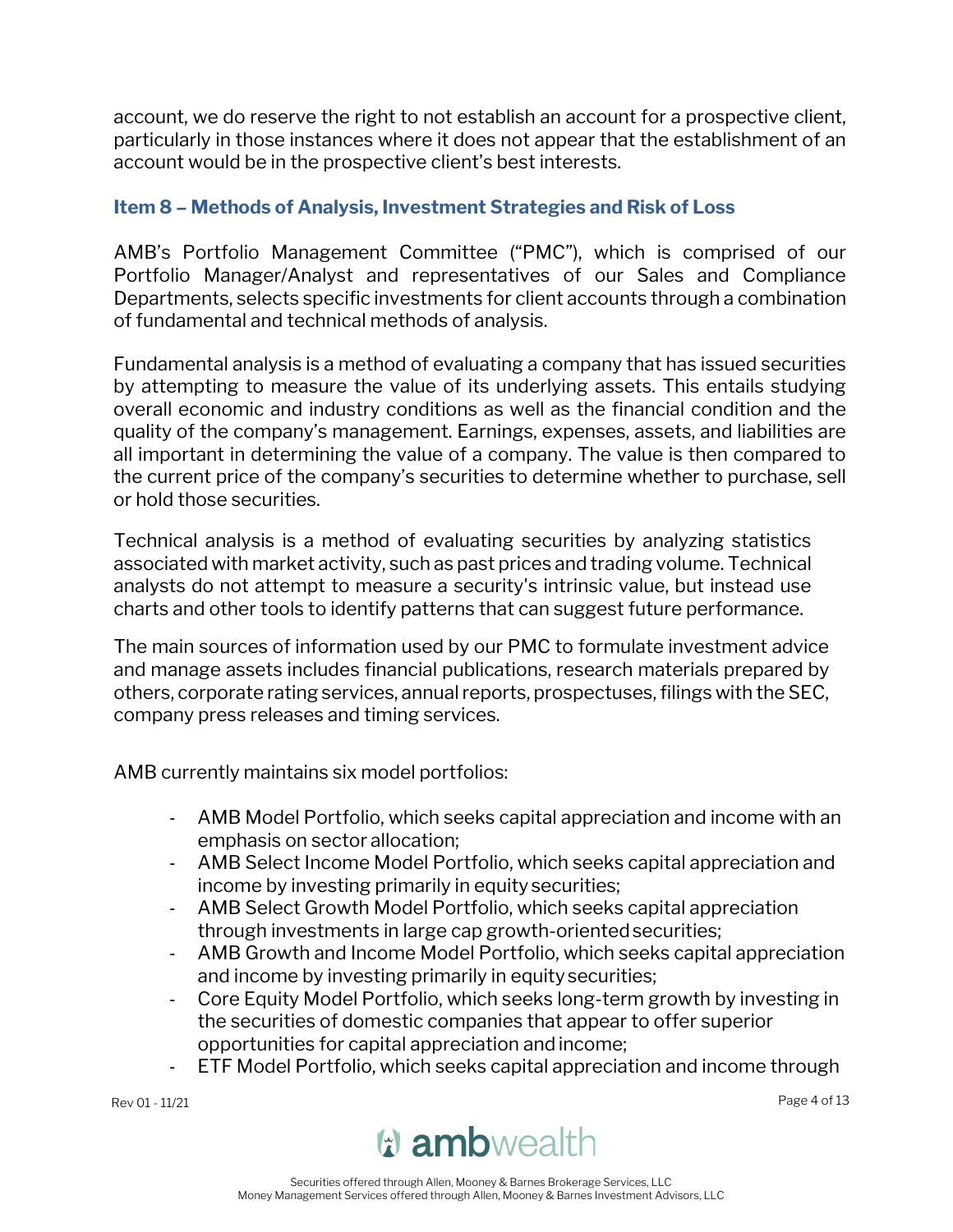investments in exchange traded funds.

Our PMC seeks to identify investments for each of our model portfolios that are consistent with the objectives, risk tolerances, and investment time horizons of each individual model portfolio. The PMC additionally establishes guidelines for determining when investments held in each model should be sold. The PMC applies a similar methodology in managing individual client accounts.

The PMC meets twice each week to monitor the performance of our model portfolios and to review individual client accounts. All client accounts are reviewed on at least a quarterly basis to confirm that investment portfolios adhere to each client's investment objectives, risk tolerances, and investment time horizons.

Because investing in securities (including investing through a model portfolio) involves the risk of loss, all clients should be prepared to bear that risk in their accounts.

Investing in securities involves risk of loss that you should be prepared to bear. All investment programs have certain risks that are borne by the investor. Investors face the following investment risks:

**Interest-rate Risk**: Fluctuations in interest rates may cause investment prices to fluctuate. For example, when interest rates rise, yields on existing bonds become less attractive, causing their market values to decline.

**Market Risk**: The price of a security, bond, or mutual fund may drop in reaction to tangible and intangible events and conditions. This type of risk is caused by external factors independent of a security's particular underlying circumstances. For example, political, economic and social conditions may trigger market events.

**Inflation Risk**: When any type of inflation is present, a dollar today will not buy as much as a dollar next year, because purchasing power is eroding at the rate of inflation. **Currency Risk**: Overseas investments are subject to fluctuations in the value of the dollar against the currency of the investment's originating country. This is also referred to as exchange rate risk.

**Reinvestment Risk**: This is the risk that future proceeds from investments may have to be reinvested at a potentially lower rate of return (i.e. interest rate). This primarily relates to fixed income securities.

**Business Risk**: Business risk refers to the possibility that the issuer of a stock or a bond may experience a substantial decline in revenues, or may go bankrupt or be unable to pay interest or principal in the case of bonds.

#### <span id="page-7-0"></span>**Item 9 – Disciplinary Information**

AMB has not been the subject of any legal or disciplinary event that would be material

Rev 01 - 11/21 Page 5 of 13



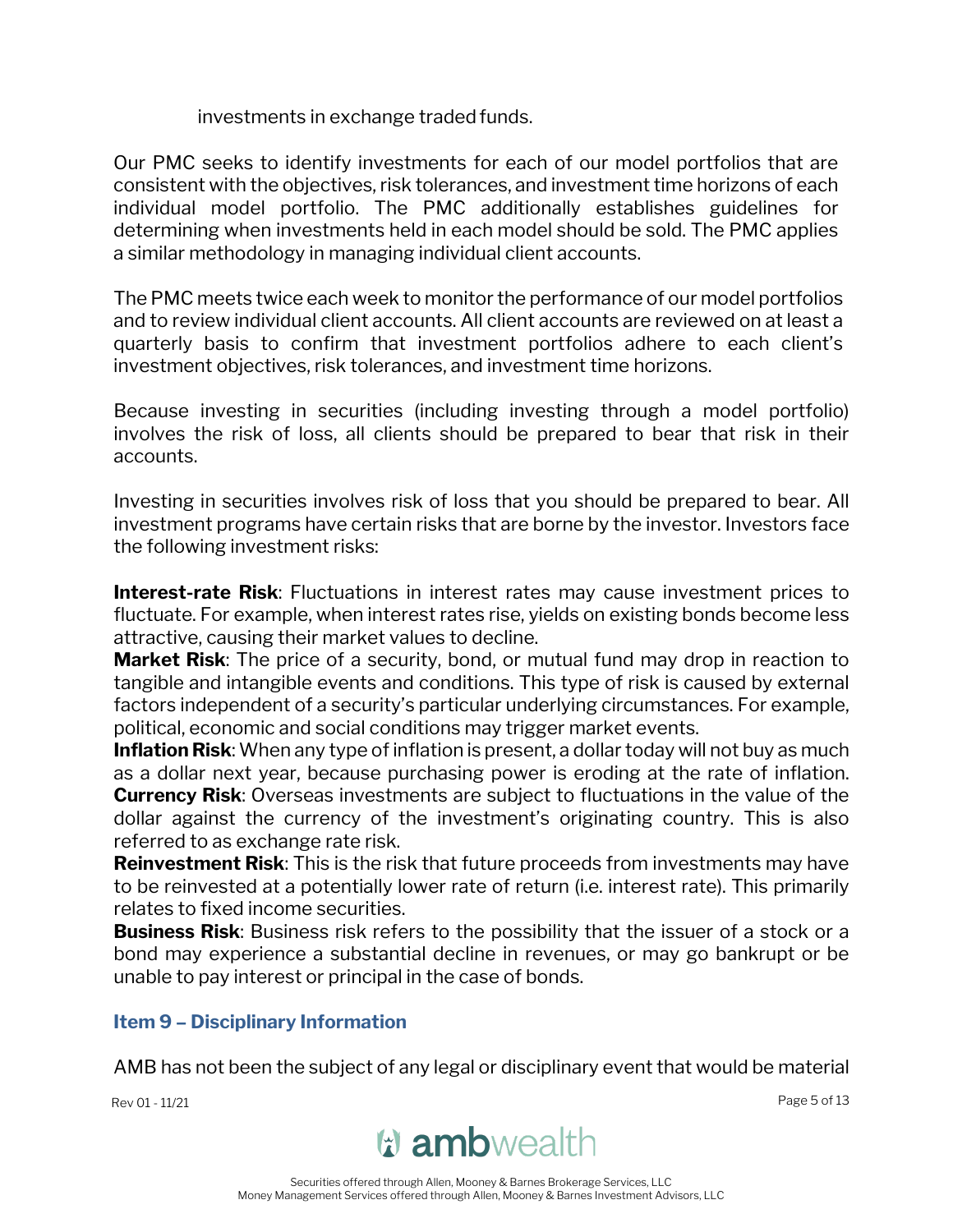to a client's evaluation of AMB or the integrity of AMB's management.

### <span id="page-8-0"></span>**Item 10 – Other Financial Industry Activities and Affiliations**

As previously explained, AMB has retained First Clearing to provide custodial services for its client accounts. First Clearing is a member of the New York Stock Exchange. First Clearing also provides clearing services for AMB's affiliate, AMBBS.

AMB Professional Group ("AMBPG") is an affiliated company under common ownership and control with AMB. AMBPG will periodically sponsor funds, known as Madison Funds. Madison Funds invest in real estate and private equity. Advisors may solicit investment in the funds to clients, depending upon suitability. AMB does not receive compensation from the sale of Madison Funds interests.

#### <span id="page-8-1"></span>**Item 11 – Code of Ethics Participation or Interest in Client Transactions and Personal Trading**

We have adopted a Code of Ethics ("Code") to address the standard of business conduct required of our IARs and employees. An Investment Adviser is considered a fiduciary. As a fiduciary, it is our responsibility to provide fair and full disclosure of all material facts and to act solely in the best interest of each of our clients at all times. Our fiduciary duty is the core underlying principal for our Code of Ethics.

The Code includes our policies and procedures developed to protect your interests in relation to the following:

- the duty at all times to place your interests ahead of ours;
- that all personal securities transactions of our IARs and employees be conducted in a manner consistent with the Code and avoid any actual or potential conflict of interest, or any abuse of an IAR's or employee's position of trust and responsibility;
- that IARs may not take inappropriate advantage of their positions;
- that information concerning the identity of your security holdings and financial circumstances are confidential; and
- that independence in the investment decision-making process is paramount.

We will provide a copy of the Code to any client or prospective client upon request.

We do not buy or sell securities for our own account that we also recommend to you. Our IARs and employees are, however, permitted to buy or sell the same securities for their personal and family accounts that are bought or sold for your account. The personal securities transactions of our IARs and employees may raise potential

Rev 01 - 11/21 Page 6 of 13

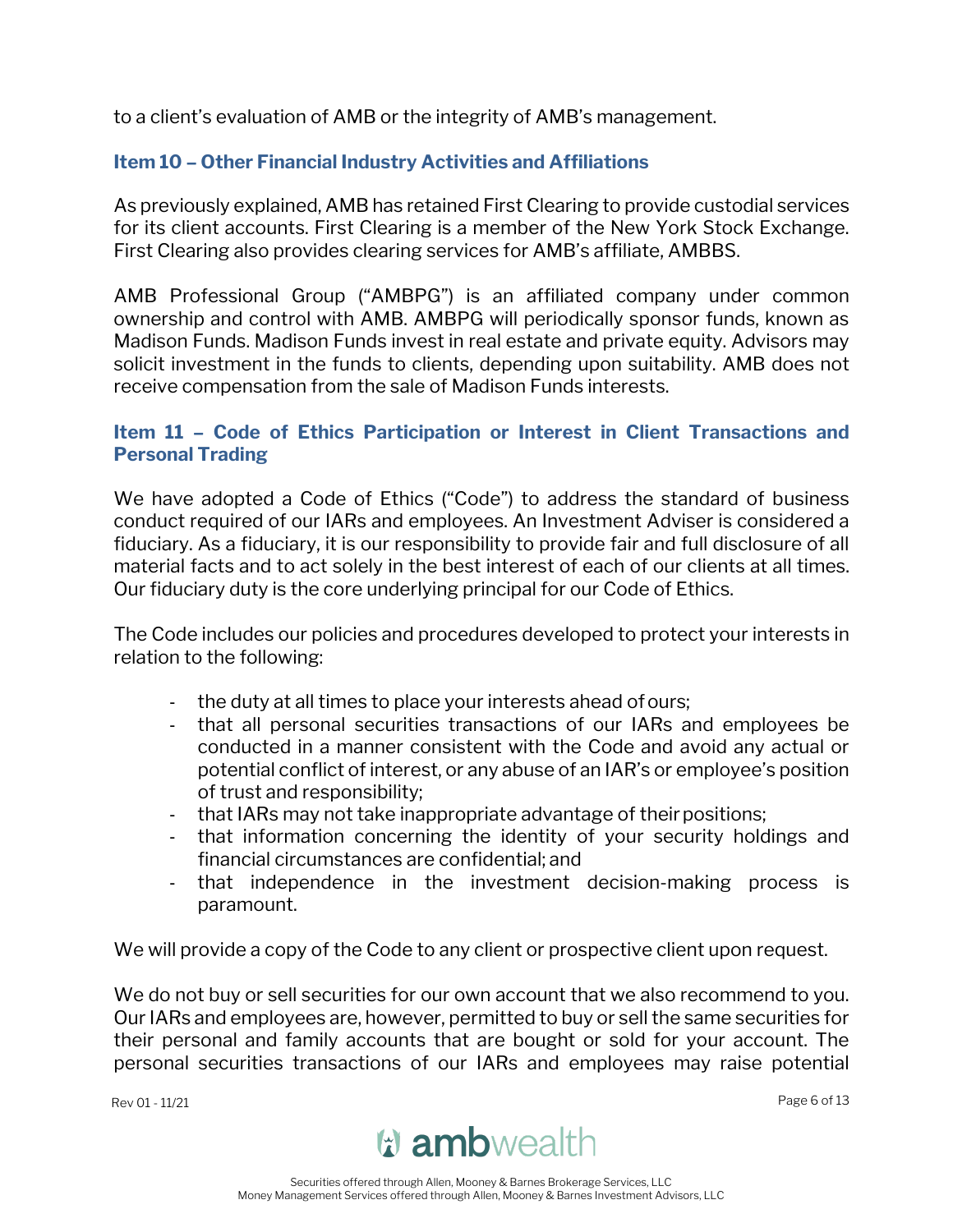conflicts of interest when they trade in a security that is owned by you or is being considered for purchase or sale for your account. We have adopted policies and procedures that are intended to address these conflicts of interest. These policies and procedures:

- require our IARs and employees to act in your bestinterest,
- prohibit favoring one client over another, and
- provide for the review of transactions to discover and correct any trade in an IAR's or employee's account that is affected in a manner inconsistent withour Code.

Our IARs and employees must follow our procedures when purchasing or selling the same securities purchased or sold for your account.

#### <span id="page-9-0"></span>**Item 12 – Brokerage Practices**

AMB generally recommends that First Clearing be designated as the custodian for client accounts. We are independently owned and operated and not affiliated with First Clearing. Our use of First Clearing is, however, a beneficial business arrangement both for us and for First Clearing, as described in more detail below. While the nature of our relationship with First Clearing may present a conflict of interest, we nonetheless strive to act in your best interests at all times.

Our recommendation of First Clearing is based, in part, on our existing relationship and on First Clearing's financial strength, reputation, the breadth of investment products is makes available, and the cost and quality of custody and brokerage services provided to our clients. The determining factor in the selection of First Clearing as a custodian is not the lowest possible overall cost, but rather whether First Clearing can provide what we believe to be the best qualitative execution of investment transactions for client accounts.

In addition to brokerage and custody services, First Clearing provides us with access to investments generally available to institutional investors, research, software, and educational opportunities. First Clearing may also make available or arrange for these types of services to be provided to us by independent third parties. First Clearing may discount or waive the fees it would otherwise charge for some of these services, or it may also pay all or a part of the fees of a third-party providing these services to us. First Clearing may also reimburse us or otherwise pay for expenses associated with client events we may conduct.

Rev 01 - 11/21 Page 7 of 13 The services we receive from First Clearing are not contingent upon the volume of business we conduct. First Clearing does not refer clients to us. Many of the services described above may be used to benefit all or a substantial number of our clients,

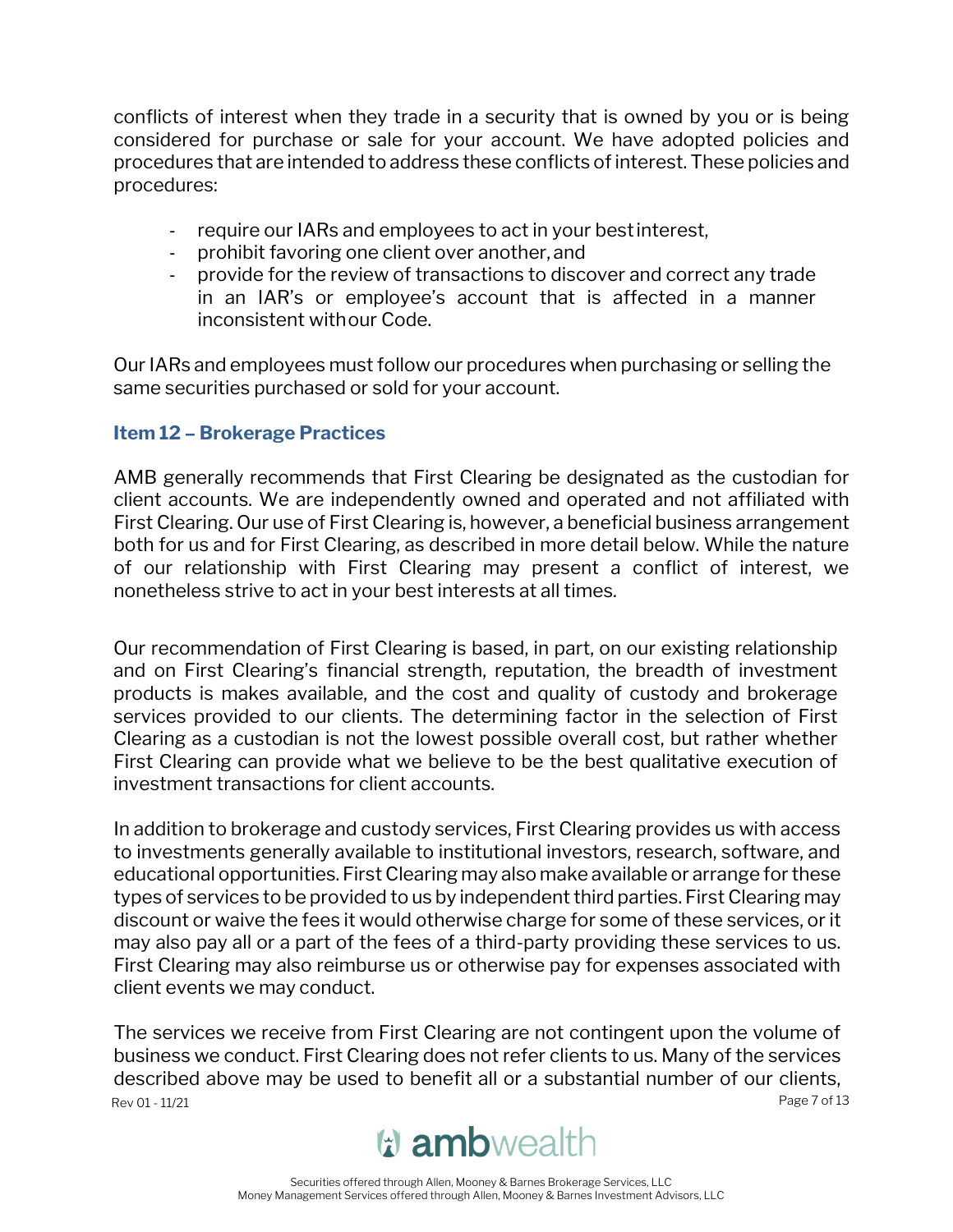including clients whose accounts are not maintained through First Clearing. We do not attempt to allocate these benefits to specific clients.

First Clearing is compensated primarily through transaction-related fees associated with the securities transactions it executes for our client accounts. Those charges may be higher than commissions and other fees available if a client employed the services of another custodian.

Some investment advisers enter into "soft dollar" arrangements with broker/dealer firms. Under a "soft dollar" arrangement, an investment adviser directs the execution of client transactions to a particular broker/dealer to effectively compensate that broker/dealer for services it provides to the investment adviser (for example, providing investment research to the investment adviser. AMB does not participate in any "soft dollar" arrangements with other firms.

#### Directed Brokerage:

If a client directs AMB to execute a particular transaction through a custodian or broker/dealer other than First Clearing, those instructions must be in writing (which will generally be set forth in the Client Agreement). The client may at any time change those instructions by giving us written notice. When we direct the execution of a transaction away from First Clearing, AMB will not negotiate commissions and may not be able to confirm that transactions are effected at the best available prices.

#### Bunched or Blocked Trading

We may engage in "bunched trading" or "block trading," which is the purchase or sale of an investment for the accounts of multiple clients in a single transaction. If a bunched or blocked trade is executed, each participating client receives a price that represents the average of the prices at which all the transactions in a given bunch were executed.

As a matter of policy, AMB allocates each bunched or blocked transaction to client accounts before the order is placed. Transaction records will list the client accounts participating in each trade and the extent of their respective participation. Once a transaction is executed, allocations are made to client accounts according to that specified allocation.

All client accounts for which a bunched or blocked transaction is executed will be charged a pro rata share of any fees or expenses associated with the transaction. No client account will be favored over any other client account.

Client accounts participating in a bunched or blocked transaction will receive the

Rev 01 - 11/21 Page 8 of 13

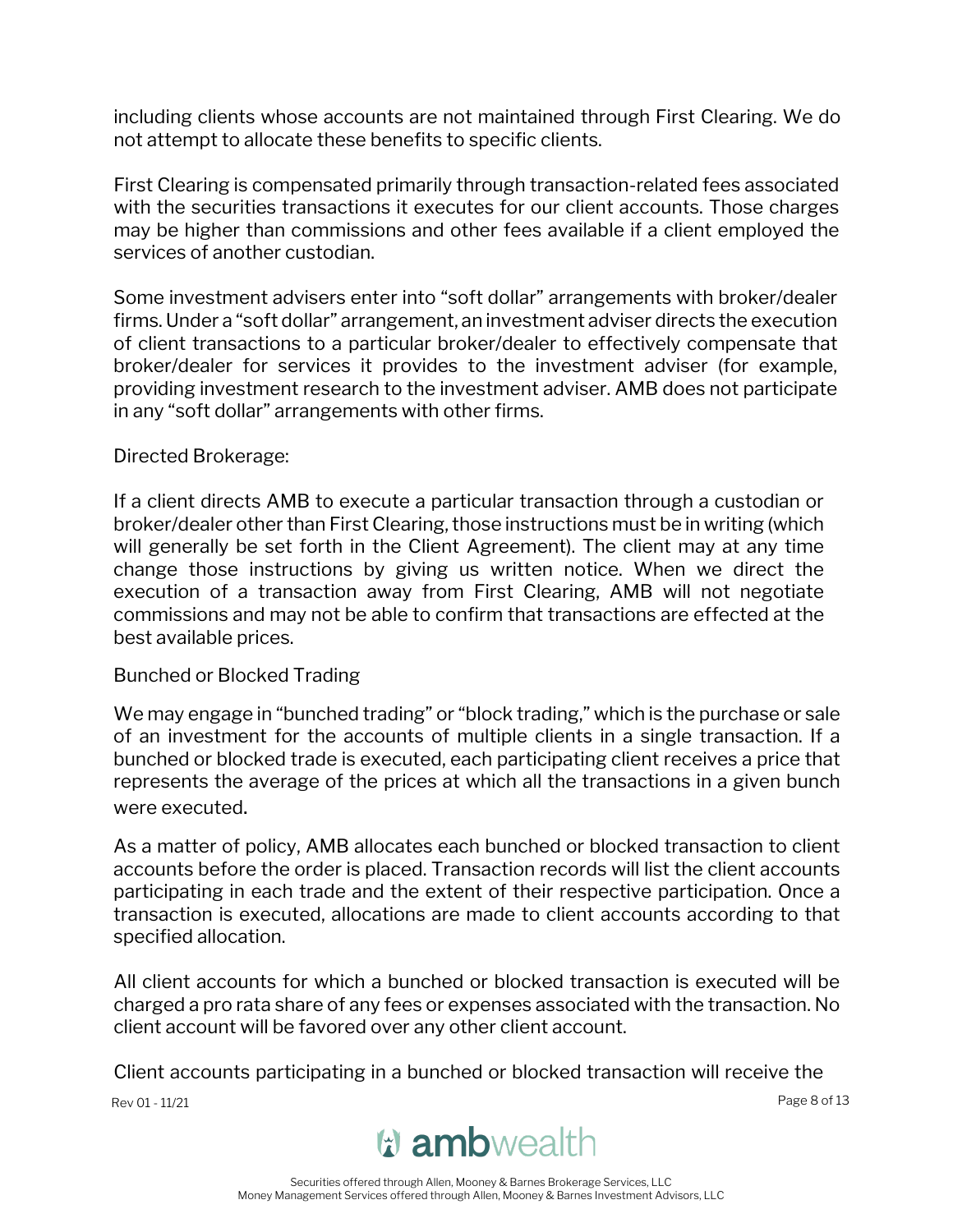average price on that transaction. Once a transaction is executed, however, subsequent orders for the same security on the same day may or may not be averaged with the previously filled orders for allocation purposes.

When a transaction is executed, changes in accounts participating in the transaction or the extent of their participation from that stated on the transaction record will be documented and must be approved by the Chief Compliance Officer. A transaction will be deemed to be "filled in its entirety" even if it takes more than a single day to complete the entire transaction, so long as there is a reasonable expectation that the order will be filled within a reasonable period. In such cases, the portion of the order completed each day ordinarily will be allocated in accordance with the preliminary allocation schedule.

When a bunched or blocked transaction is only partially filled (and there is no reasonable expectation that the entire transaction will be completed within a reasonable period), the order will, generally, be allocated among the participating clients on a pro rata basis.

Transactions for the accounts of AMB's IARs and employees may be included with those of clients in a bunched or blocked transaction. Those transactions will be treated in the same manner as all other client transactions.

Allocation instructions will be given to First Clearing on trade date to ensure that certain accounts are not favored if there are subsequent price movements.

The Chief Compliance Officer will review each bunched or blocked transaction that is executed to ensure that it is executed in a manner consistent with AMB's policies and procedures.

# *Other Factors in Determining Allocation Methodology*

In considering the execution of a bunched or blocked transaction, AMB will consider other relevant factors that could affect that determination, including, for example:

- Account-specific investment restrictions (i.e., a client's preference not to hold particular types of investments).
- Undesirable position size (where the amount allocated to an account on a pro- rata basis may create an undesirably small or largeposition).
- The need to restore appropriate balance to a client portfolio if it has become over or under weighted due to market movement.
- Client sensitivity to the turnover of investments in his/her portfolio.
- The client's tax status.
- Regulatory restrictions.

Rev 01 - 11/21 Page 9 of 13

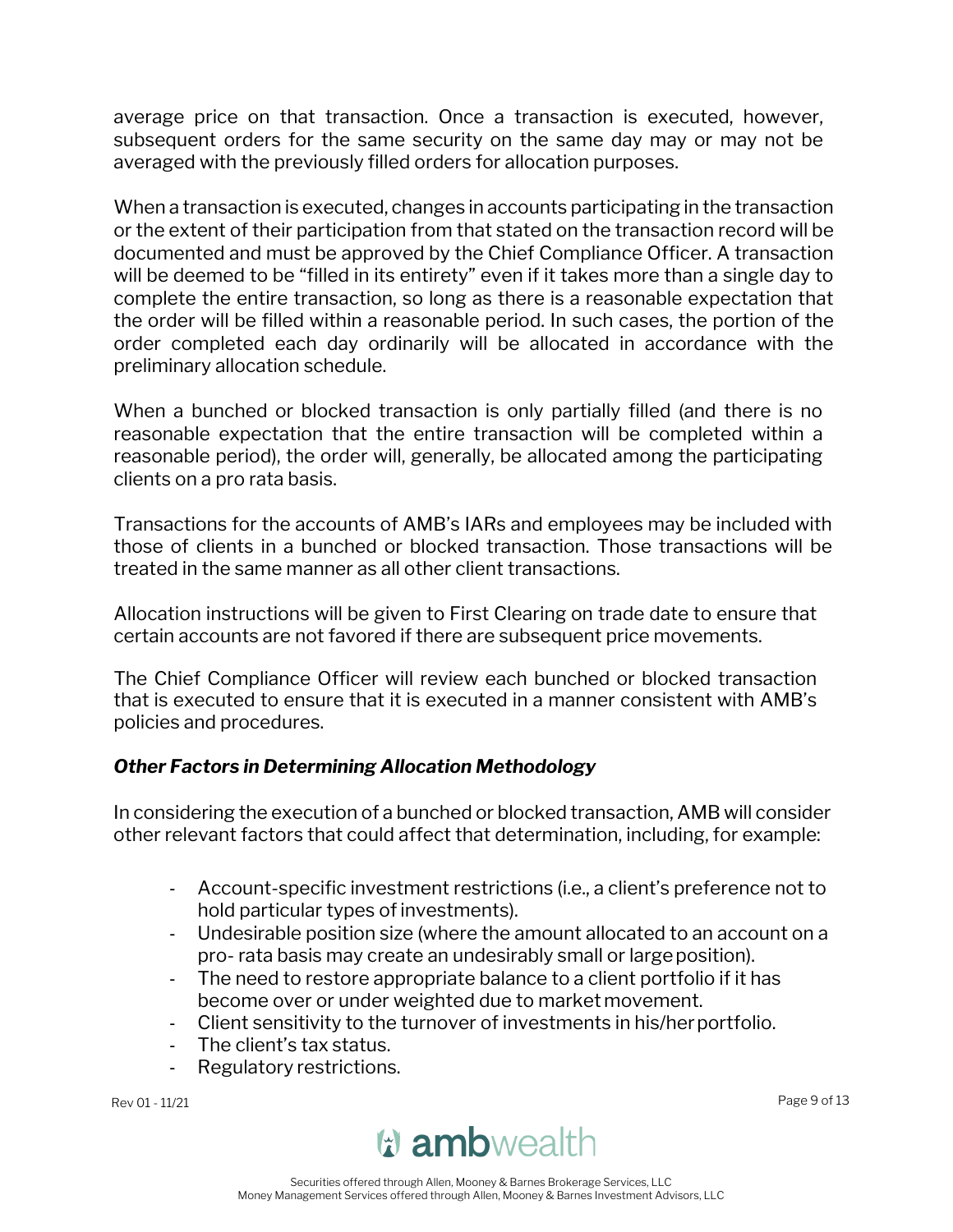- Common sense adjustments that lead to cost savings or other transactional efficiencies.

Broker Selection/Best Execution

On a quarterly basis, AMB's Chief Compliance Officer and the Portfolio Management Committee evaluate the overall quality of transaction executions by First Clearing by obtaining and reviewing execution and routing reports from First Clearing's website. On an annual basis, the Chief Compliance Officer and the PMC will review the quality of First Clearing's execution and other services in relation to other viable vendors to determine whether or not to retain the relationship. In doing so, the Chief Compliance Officer and the PMC will receive input from AMB personnel involved with trading activities. This review will be documented and placed in a Best Execution/Broker Selectionfile.

While AMB places great importance on maintaining an ongoing custodial relationship for stability, service, loyalty, reputation and the attendant factors, the Chief Compliance Officer and the PMC will periodically evaluate the competitive environment for custodians and will evaluate the advantages or disadvantages of moving to another custodian.

#### Trading Errors

Any trading error that may occur in a client's account will be reported immediately upon discovery to a principal, and any such error will be resolved promptly. In no case will a client account suffer a loss resulting from a trading error caused by AMB and in each such case, the client will be "made whole". In the event a trade error results in a gain, the qualified custodian retains the gain.

#### <span id="page-12-0"></span>**Item 13 – Review of Accounts**

As previously noted, AMB's Portfolio Management Committee meets at least twice weekly to discuss investment strategies, securities, market outlook, and merits of individual issues in which AMB's clients are invested or which the PMC is contemplating for investment. The PMC also reviews the portfolios of individual clients to confirm that their portfolios are consistent with their respective investment objectives, risk tolerances, and investment time horizons. Individual client accounts, whether managed individually or under one or more model portfolios, are reviewed at least once per quarter.

AMB IARs offer clients the opportunity for annual and/or periodic reviews or updates of their financial plans and investment advice. More frequent meetings may be triggered by a client request, or by market or economic events, including changes in governing law.

Rev 01 - 11/21 Page 10 of 13

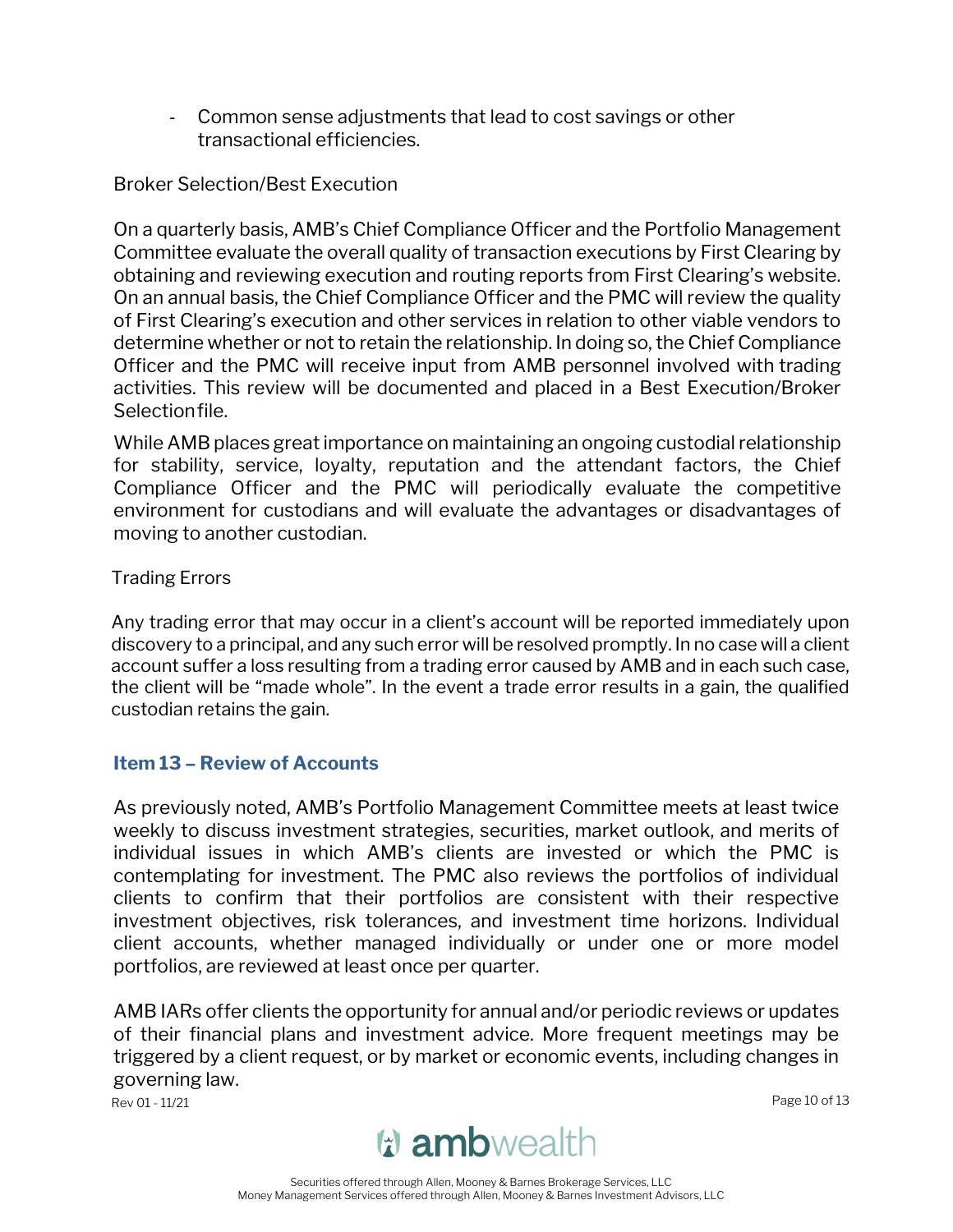#### <span id="page-13-0"></span>**Item 14 – Client Referrals and Other Compensation**

AMB has entered into written agreements with certain individuals and entities (referred to as AMB's "Professional Partners") under which AMB will compensate those individuals and entities for referring prospective clients to AMB. Payments are only made if a prospective client established an account through AMB and are calculated based on a percentage of the advisory fees charged to the client for investment advisory services. AMB currently has fee sharing arrangements with the following Professional Partners:

> Wealth Advisors-SouthEast F. Alton Garrett Tillman Insurance AMB Professional Ronald Ramsey John Murphy Benjamin Hatcher Dale Davidson Henry Pepin Sherrie Callaway

AMBBS has entered into agreements with TNB Financial Services (a division of Thomasville National Bank) and TC Federal Bank under which free cash balances held for customers of AMBBS and clients of AMB can be swept into money market accounts held at Thomasville National Bank and TC Federal Bank. Under these arrangements, TNB Financial Services and TC Federal Bank pays a fee to AMBBS based on a percentage of the average balance in those money market accounts maintained at Thomasville National Bank and TC Federal Bank. AMB does not receive any portion of this fee. While the interest rate paid to AMB clients by Thomasville National Bank and TC Federal Bank may be higher than the interest rate that would otherwise be paid through First Clearing, this arrangement nonetheless presents a conflict of interest in that AMB might be incentivized to have client cash balances invested through Thomasville National Bank or TC Federal Bank rather than through another financial institution that might pay a similar rate of interest. AMBBS regularly monitors the interest rates paid by Thomasville National Bank, TC Federal Bank, First Clearing, and a representative sample of their competitors to ensure that clients are not disadvantaged by sweeping their money balances to Thomasville National Bank and TC Federal Bank.

#### <span id="page-13-1"></span>**Item 15 – Custody**

Custody, as it applies to investment advisors, has been defined by regulators as

Rev 01 - 11/21 Page 11 of 13

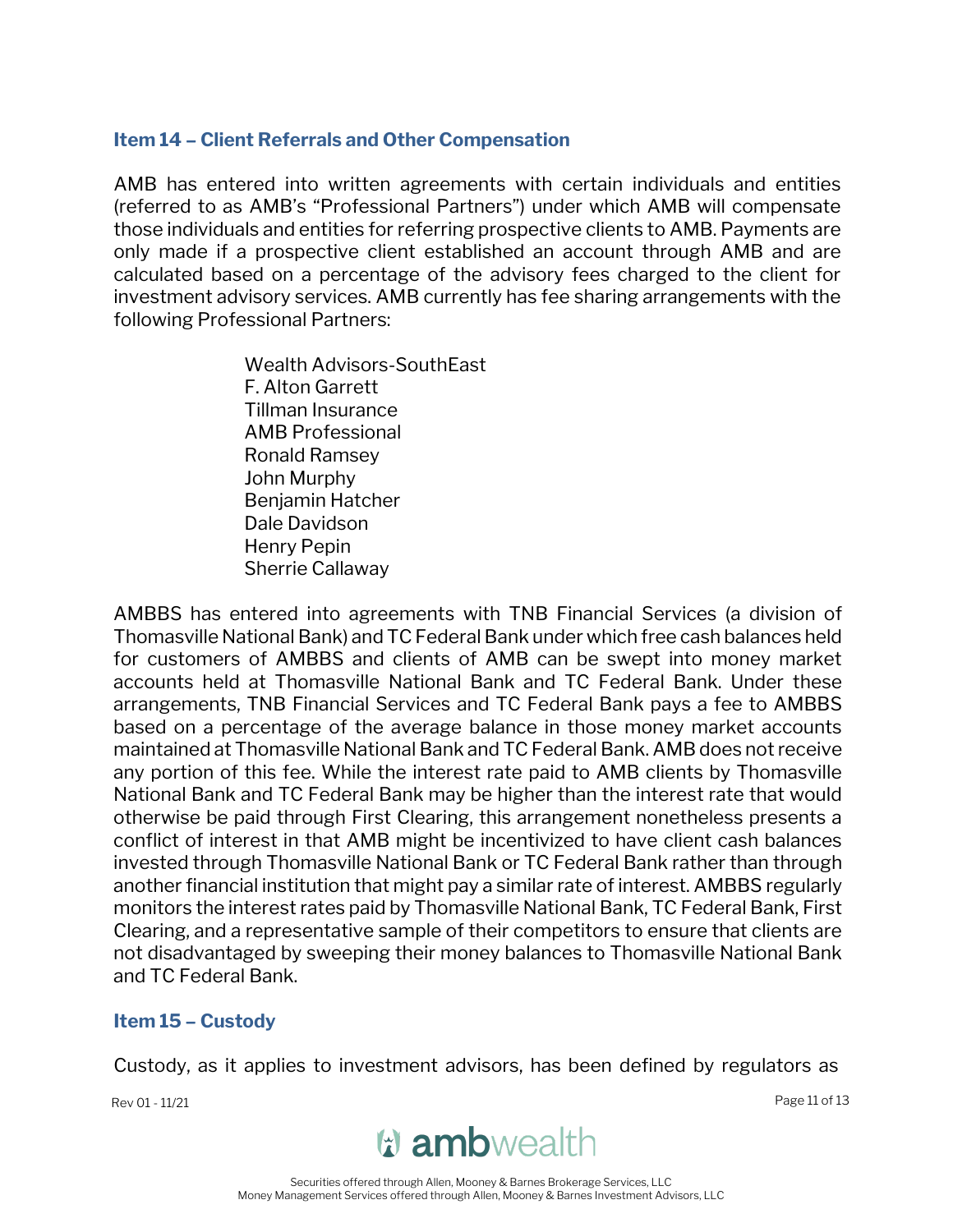having access or control over client funds and/or securities. In other words, custody is not limited to physically holding client funds or securities. Under government regulations, AMB is deemed to have custody of client assets when the client authorizes us to instruct First Clearing to deduct our advisory fees directly from client accounts. Additionally, we are deemed to have custody when we execute certain authorized transactions (such as wire transfers, standing authority to move money to third party accounts, etc.) on behalf of clients. To the extent AMB is deemed to have custody of client funds and securities within the meaning of applicable regulations, we will comply with the requirements of those regulations. Additionally, in limited circumstances, IARs of AMB may act as trustee for a clients trust account; this too constitutes custody.

In order for a client to move money from his/her account to a third party (including, but not limited to, standing authority to move money), clients must provide instructions to First Clearing (or the bank where certificates of deposit or money market instruments are held) in writing. These written instructions will be required to include such details as the name of the third party, the address or account number of the third party, the amount of the money to be moved and the client's signature. Clients can terminate or change these instructions with First Clearing (or the bank) at any time. Account statements are delivered directly by First Clearing (and each bank) to each client at least quarterly and those statements will reflect all money movement in theaccount.

While AMB provides clients with periodic statements summarizing their accounts, the official records for each account is generated by First Clearing (and the bank where a certificate of deposit or money market instrument is held). Our statements may vary slightly from First Clearing's statements based on accounting procedures, reporting dates, and valuation methodologies used for certain securities. We reconcile our records of client accounts versus the records of First Clearing regularly to confirm that they are substantively accurate.

We urge each client to carefully review these account statements they receive from First Clearing. Clients should verify that the transactions in their account are consistent with their investment goals and the objectives for their account. Clients are also asked to promptly notify AMB if First Clearing fails to provide statements any account they hold.

We also encourage clients to contact their IAR or our Chief Compliance Officer should any questions or concerns arise regarding their accounts.

#### <span id="page-14-0"></span>**Item 16 – Investment Discretion**

Rev 01 - 11/21 Page 12 of 13 As previously noted, AMB offers advisory services on a discretionary basis (meaning that we do not need advance approval from clients to determine the type

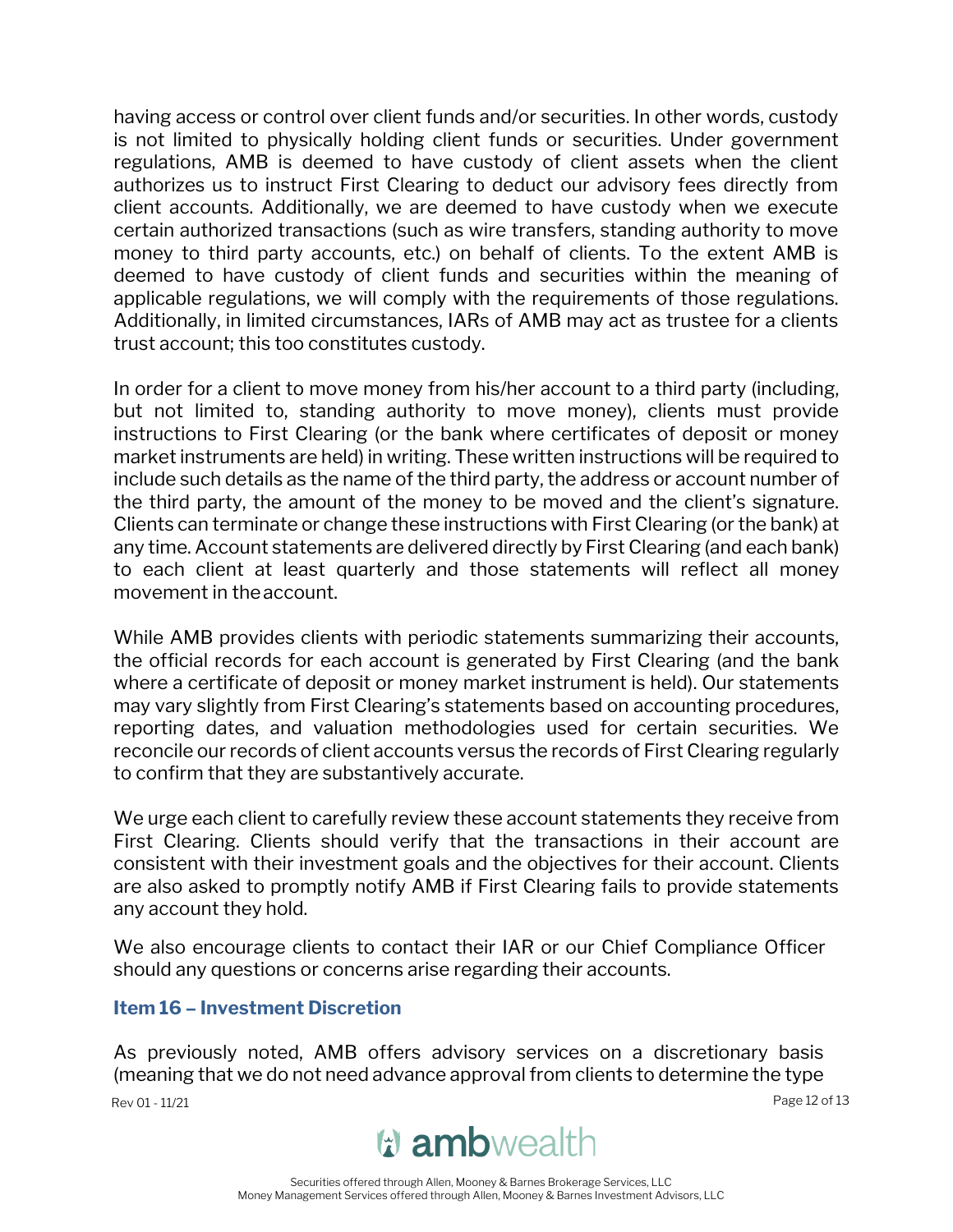and amount of securities to be bought and sold for their accounts) and on a nondiscretionary basis (meaning that we need advance approval from a client to determine the type and amount of securities to be bought and sold for each transaction in the client's accounts).

We may only exercise discretion if a client has provided that authority to us in writing. That authorization is typically included in the investment advisory agreement a client enters into with us.

The discretionary authority clients grant to AMB does not provide us the ability to withdraw funds from their accounts (other than to withdraw our advisory fees, which may only be done with the client's prior written authorization).

We will exercise discretion in a manner consistent with the stated investment objectives, risk tolerances, and investment time horizons of each client. At any time, a client may place specific restrictions on the investments to be bought or sold in his/her portfolios. Additionally, clients may effect transactions on an unsolicited basis in their investment portfolios.

#### <span id="page-15-0"></span>**Item 17 – Voting Client Securities**

Unless directed otherwise by a client, AMB receives and votes all proxies on behalf of its clients.

AMB strives to vote client proxies in what it believes to be the best interests of its clients. In general, this entails voting client proxies with the objective of increasing the long-term economic value of client assets. In determining the best interests of clients, AMB considers, among other things, the effect of the proposal on the underlying value of the securities (including the effect on marketability of the securities and the effect of the proposal on future prospects of the issuer), the composition and effectiveness of the issuer's board of directors, the issuer's corporate governance practices, and the quality of communications from the issuer to its shareholders.

When AMB votes proxies on behalf of clients, reasonable efforts will be made to monitor and keep abreast of relevant corporate actions. All applicable proxies will be voted and a record of such voting will be maintained.

A copy of AMB's complete Proxy Voting Policy is available to clients upon request.

#### <span id="page-15-1"></span>**Item 18 – Financial Information**

AMB has no financial commitments that impair its ability to meet contractual and fiduciary commitments to its clients. We have not been the subject of any bankruptcy

Rev 01 - 11/21 Page 13 of 13